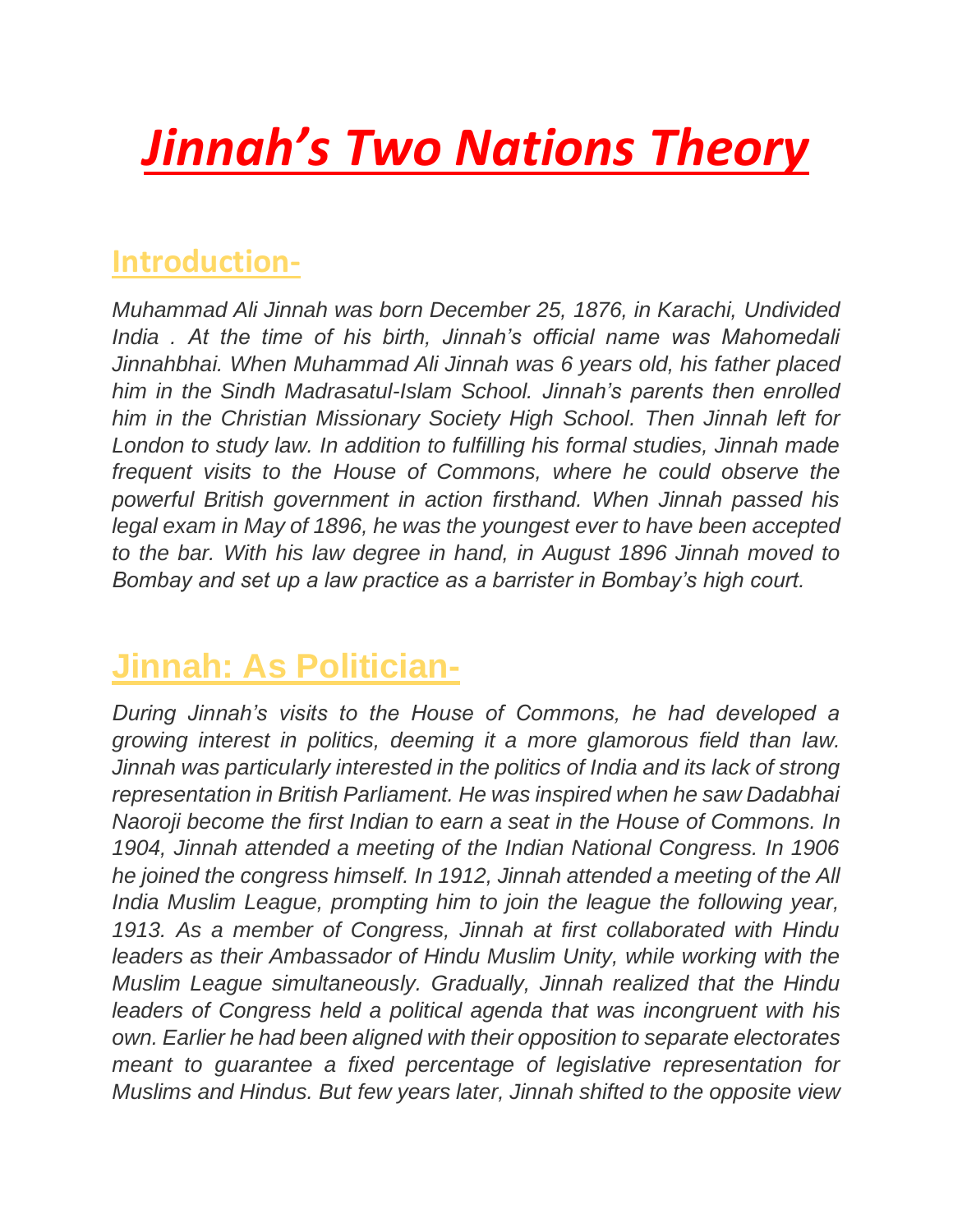*and began supporting separate electorates. At that stage of his political career, Jinnah left Congress and dedicated himself more fully to the Muslim League.*

# **Jinnah: Two Nations Theory-**

*The Bhakti movement, Deen-e-Ilahi and other similar ideologies, which tried to absorb Islam into Hinduism, prompted Muslim scholars to attempt to preserve the purity of Islam. After the British occupation of the subcontinent, the domination by Hindus, backwardness of Muslims and the threat for their survival, coupled with sporadic clashes between Hindus and Muslims led to the two-nation theory. As time passed in the Indian National Movement, communal violence erupted between Hindus and Muslims. These instances of hatred made Jinnah think a vital fact: achieving Hindu-Muslim unity would become complicated and eventually impracticable. One such action was the Nehru Report of 1928 that refused to give separate electorate to the Muslims and allowed reservations for them only in areas where Muslims were a minority. Jinnah was thus drawn towards the Muslim League and demanded more rights and opportunities for the Muslim community.*

*The two-nation theory was a concept that emphasised a separate state for the Muslims in the subcontinent. Jinnah's Two Nation Theory harped on three crucial attributes. First, he believed that the Hindus and Muslims inhabiting the vast subcontinent are not two communities but should be considered as two nations in many aspects. Secondly, Hinduism and Islam are not two religions in the strict sense of the term, but different and distinct social orders. Hence they are incompatible to each other requiring a separate territory for their existence. Finally, Hindus and Muslims follow two contrasting religious philosophies having two distinct lineages. They cannot co-exist as a community since they follow two different strands of thought. The theory describes Muslims as a nation, with different culture, heritage, values and civilisation. By 1939 Jinnah came to believe in a Muslim homeland on the Indian subcontinent. In Jinnah's own words, "we (Muslims) are a nation with our own distinctive culture and civilization, language and literature, art and architecture and calendar, history and traditions, aptitudes and in short we have our own distinctive outlook on life and of life". According to Jinnah, Hindus and Muslims were not able to live together therefore*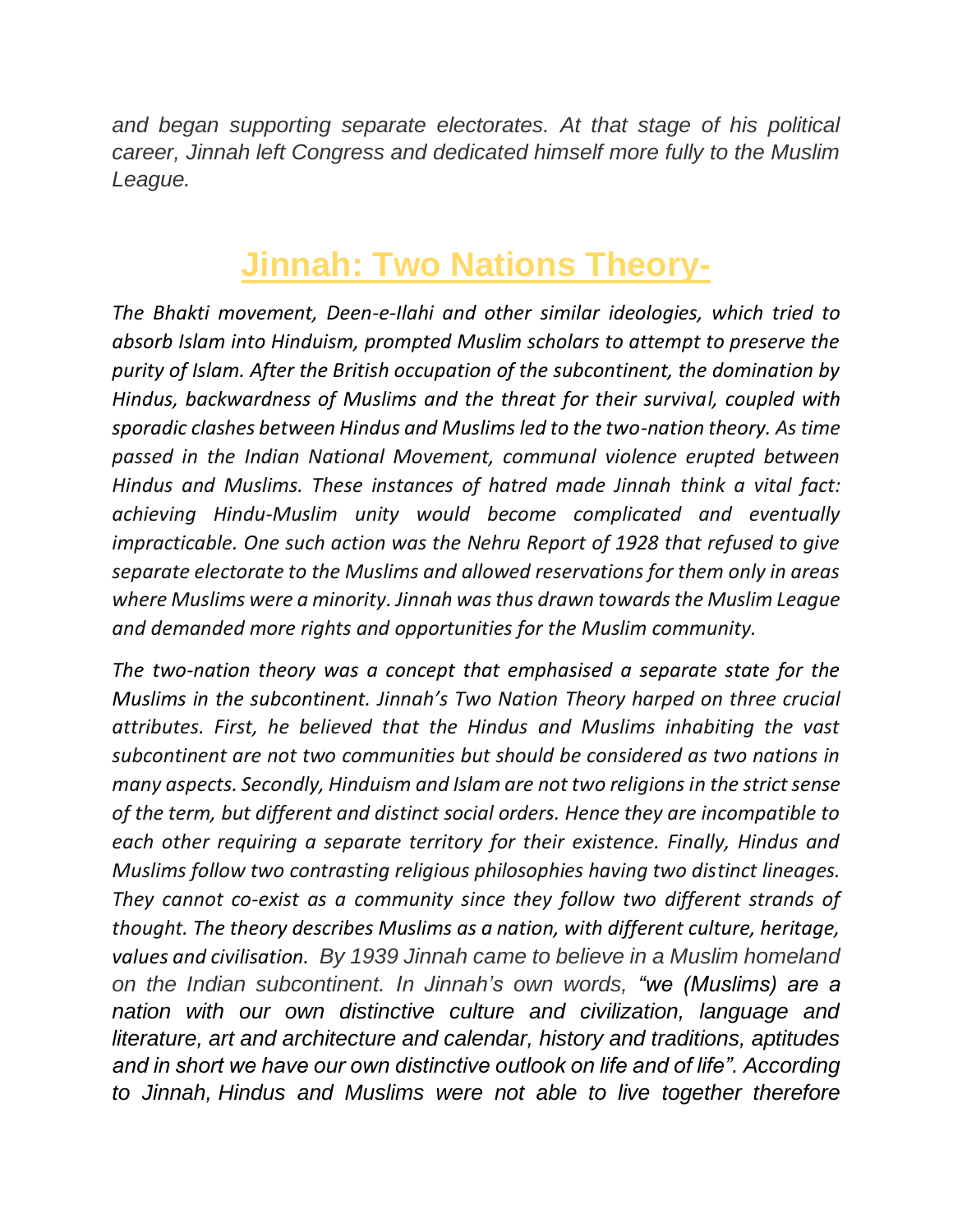*Jinnah's vision was that Muslims should have an independent state where they can practice their religion feely and live peacefully.*

# **The Two Nations Theory: Result-**

*According to Stanley Wolpert "Few individuals significantly alter the course of history, fewer still modify the map of the world. Hardly any one can be credited with creating a nation state and Muhammad Ali Jinnah did all three". The Indian National Congress wanted India to remain united as a secular state with equality for followers of all religions. But Muslim leaders like Muhammad Ali Jinnah, Chaudhari Rehmat Ali and Allama Iqbal became advocates of the demand of creation of the new domain for Muslims called 'Pakistan'. The skeleton of the 'Two Nation Theory' rendered life in the Allahabad Session of 1930 and Lahore Session of 1940 of the Muslim League – the common demand in both the sessions being, the demand for a separate province for the Muslim fraternity. In Jinnah's own words, "Hindus and Muslims belong to two different religious philosophies, social customs and literary traditions. They neither intermarry nor eat together, and indeed they belong to two different civilisations which are based mainly on conflicting ideas and conceptions." So, "It is a dream that the Hindus and Muslims can ever evolve a common nationality," he added. Under total support of Muslim League and Jinnah Hindu-Muslim riots and severe violence erupted in pre-independent India. Their agenda was clear "Larke Lenge Pakistan" (we must gain Pakistan through fighting). So, the Freedom of India was sealed with a curse – the Curse of the Partition which divided the unified nation into India and Pakistan. Jinnah and his Two Nations Theory is explicitly considered responsible for the unwarranted 'Partition'.*

### **Conclusion-**

*Jinnah's Two Nations Theory was and is considered responsible for many religious violence, riots in pre-independent India , Independent India and Pakistan. In Pakistan , Soon after Jinnah's death, the countrymen succumbed to the centrifugal forces of religious intolerance unleashed by the notion that Muslims were* so *different from Hindus that they constituted*